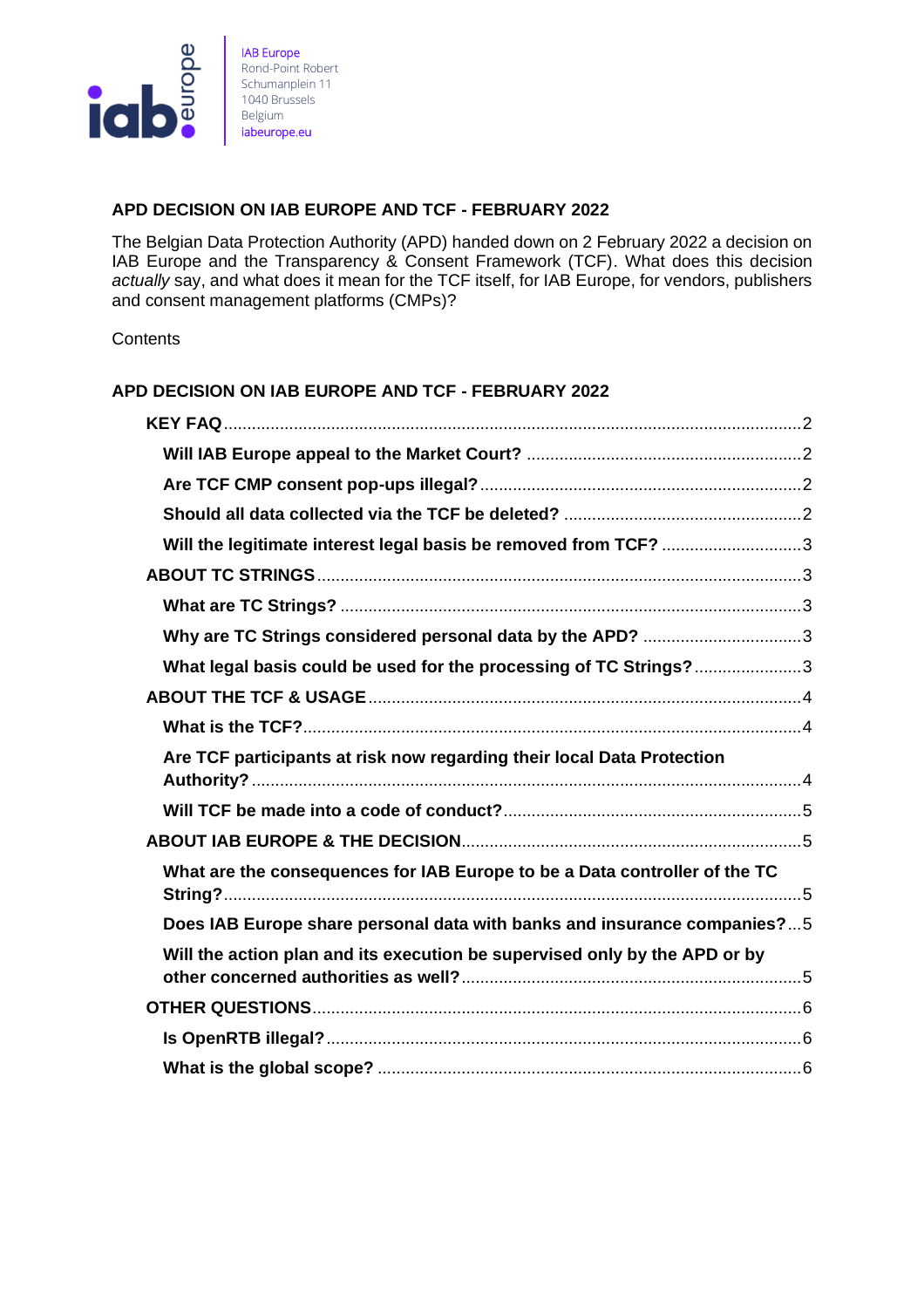

# <span id="page-1-0"></span>**KEY FAQ**

## <span id="page-1-1"></span>**Will IAB Europe appeal to the Market Court?**

The decision may be appealed before the Belgian Market Court within a period of thirty days from its notification (i.e. before March 4th 2022). IAB Europe can also ask the Market Court for the suspension of enforcement until the end of the appeal process (in other words, a request to ensure that the APD decision is put on hold entirely until a decision on appeal is handed down). We are still assessing options with respect to a legal challenge.

# <span id="page-1-2"></span>**Are TCF CMP consent pop-ups illegal?**

No. There is nothing in the APD's decision that even remotely suggests that consent prompts are illegal or that they should not be employed by the digital advertising ecosystem to comply with legal requirements under the EU's data protection framework.

If anything, the APD ruling appears to require the disclosure of *additional* information in consent pop-ups to request additional consent for personal data collection and processing to store user preference signals.

The APD considers user preference signals (such as TC Strings under TCF) to be personal data that requires a legal basis (consent or legitimate interest) under GDPR, and that users cannot reasonably expect that their preferences are saved. As a result, disclosing information about this data collection and processing in consent prompts could be the only way to establish transparency about and user control over the creation, storage and processing of TC Strings.

*See the question "What are TC Strings?" for additional background information.*

## <span id="page-1-3"></span>**Should all data collected via the TCF be deleted?**

No.

First, there is the question of whether the TCF truly involves the processing of "personal data". *See the question "Why are TC Strings considered personal data by the APD?".*

Next, the APD says explicitly in its decision that it cannot mandate the removal of all TC Strings generated until now on IAB Europe. The APD only requires IAB Europe to ensure the deletion of personal data collected through TC Strings in the context of a specific mechanism called the "global scope". *See the question "What is the global scope?".*

The APD's decision only concerns IAB Europe, not any vendor, publishers or CMPs, but it does hint at the possibility of an order for a given publisher or CMP to delete TC Strings if they contain "personal data that has been collected in breach of Articles 5 and 6 GDPR". This is nothing new: if personal data is collected in breach of the GDPR it cannot be processed. Yet no GDPR breach has been established for any vendor, publisher or CMP.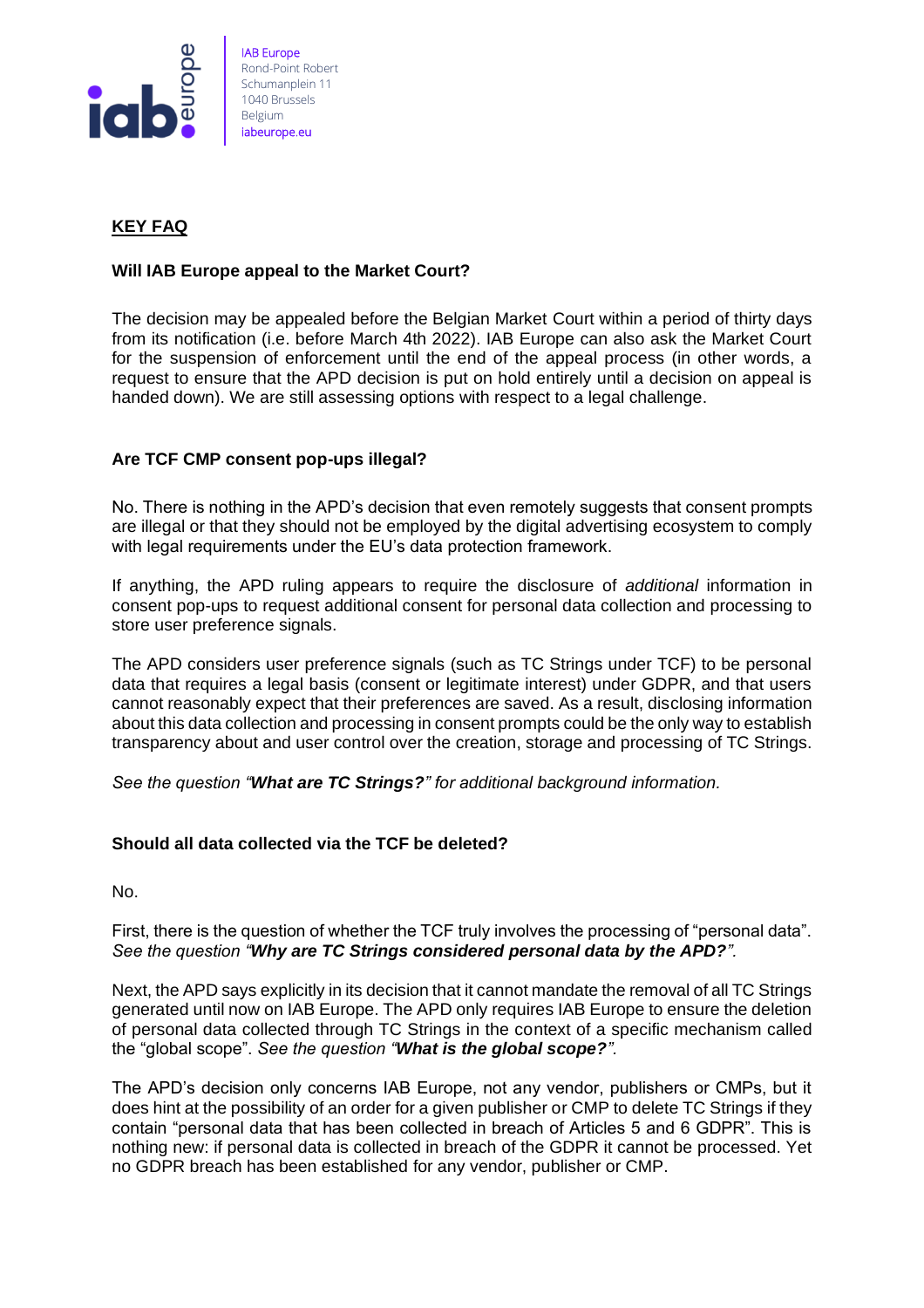

For more input on what the APD's decision means for you as a TCF participant, *see the question "Are TCF participants at risk now towards their local Data Protection Authority?".*

#### <span id="page-2-0"></span>**Will the legitimate interest legal basis be removed from TCF?**

The APD solely assessed and concluded that reliance on legitimate interest was inadequate for purposes that entail targeted advertising or profiling of users (excluding non-marketing related purposes, such as audience and performance measurement). Legitimate interest means that user data can be collected and processed if it is a reasonable need for the operation of the business and as long as the user receives adequate information and has the ability to object or opt-out of any related personal data processing.

It is therefore unclear if the requirement for IAB Europe to prohibit the reliance on legitimate interests as a legal ground for the processing of personal data by TCF participants shall apply to *all* TCF purposes or solely to purposes related to personalised advertising and profiling.

Because of the lack of clarity of the APD's position on this point, IAB Europe will look at this issue in its discussions with the APD - as well as in any legal challenge, if applicable.

## <span id="page-2-1"></span>**ABOUT TC STRINGS**

#### <span id="page-2-2"></span>**What are TC Strings?**

TC Strings are the digital signals created by Consent Management Platforms (CMPs) that work for Publishers (owners of websites and/or apps) to capture data subjects' choices about the processing of their personal data for digital advertising, content and measurement. Vendors can receive such signals directly from CMPs or from other TCF participants to verify if they have obtained consent or legitimate interest for a purpose.

#### <span id="page-2-3"></span>**Why are TC Strings considered personal data by the APD?**

The APD does not consider the TC String itself to be personal data, as the TC string does not allow for direct identification of the user due to the limited metadata and values it contains.

However, the APD holds that the possibility of CMPs being able to combine TC Strings and the IP address means it is ultimately information about an *identifiable* user and therefore personal data. This is based on the idea that CMPs could, via an Internet Service Provider, link an IP address to an individual. This reasoning is based on legal decisions from a very different context. The APD also suggests that identification is possible by linking the TC String to other data that can be used by TCF participants.

## <span id="page-2-4"></span>**What legal basis could be used for the processing of TC Strings?**

The APD appears to not consider consent or performance of a contract provide legal basis for the processing of TC Strings by IAB Europe.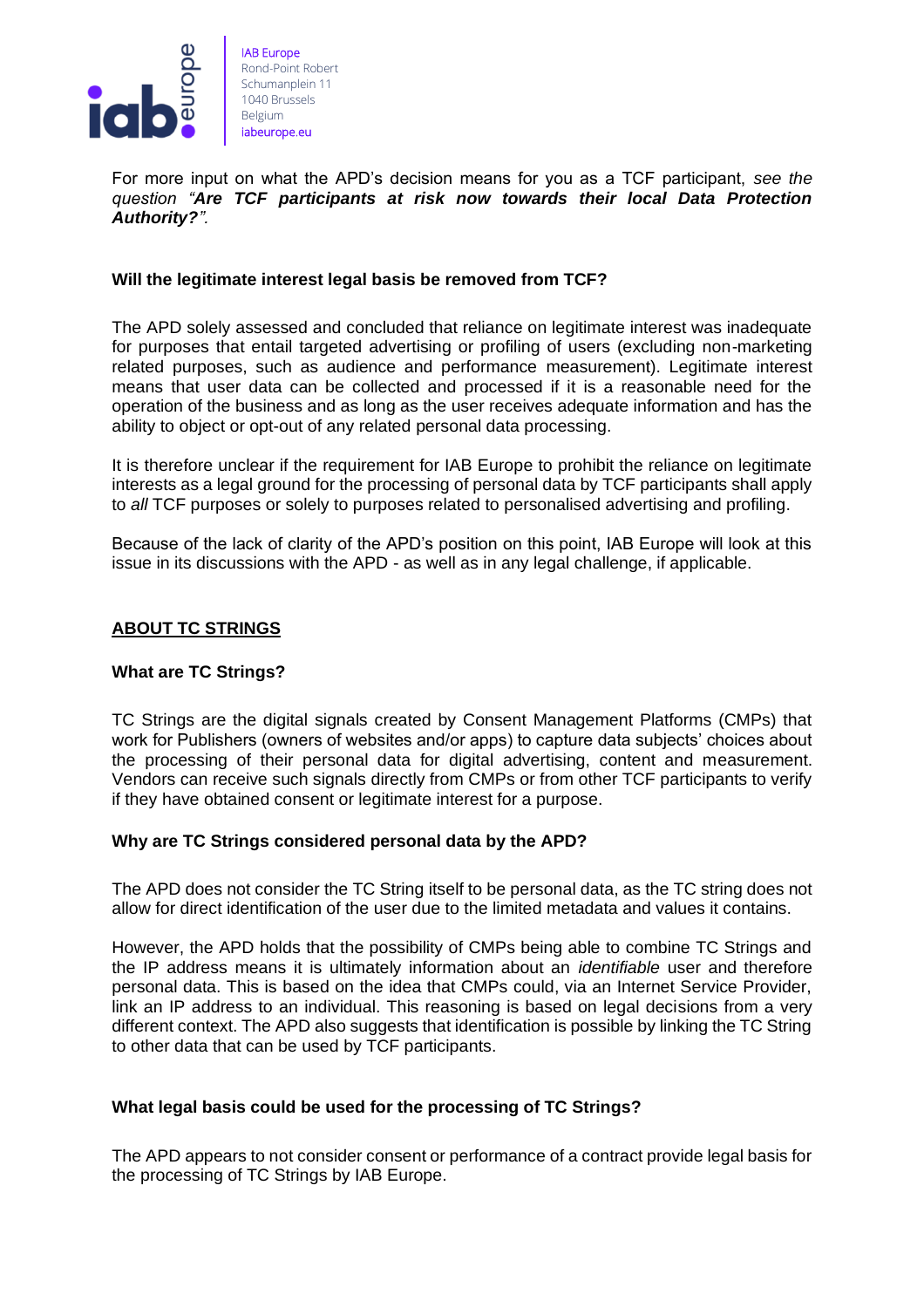

However, it seems the APD would consider legitimate interest to be an adequate legal basis: the APD considers that capturing users' approval and preferences to ensure and demonstrate valid consent to advertising purposes may be considered a legitimate interest. This is, in part, based on the fact that the APD explicitly states that, in its view, the information processed in a TC String is strictly limited to data strictly necessary to achieve the intended purpose. However, it notes that users must be informed about their preferences being stored in the form of a TC String and provided with a way to exercise the right to object to such storage/processing. This would, as indicated above, result in additional user disclosures and controls in consent prompts.

## <span id="page-3-0"></span>**ABOUT THE TCF & USAGE**

## <span id="page-3-1"></span>**What is the TCF?**

Launched in April 2018, the TCF is an open-source, voluntary standard to assist companies from the digital advertising ecosystem in their efforts to comply with EU privacy and data protection law.

It contains a minimal set of best practices that seek to ensure that when personal data is processed, users are provided with adequate transparency and choice, and that participants in the ecosystem are informed - through a digital signal - about what preferences users have expressed so that they know what they are permitted to do with personal data collected on sites.

Transparency and choice are provided to people visiting a site by publishers (websites) and their Consent Management Platforms (CMPs). They generate the digital signal and make it available to ad vendors that need to know whether the user has given them the necessary permissions under GDPR for their data to be collected and processed.

## <span id="page-3-2"></span>**Are TCF participants at risk now regarding their local Data Protection Authority?**

In principle, no, for two reasons: first, for timing and procedural reasons; and second, for technical and legal reasons.

On timing and procedure, the APD decision can be appealed (*see question "Will IAB Europe appeal to the Market Court?"*) and includes a grace period. IAB Europe first has a period of two months to present a plan to the APD to take into account the APD's conclusions, and in total, six months to implement them. Any investigation or complaint before the end of these follow-up procedures (for example, an appeal) could be challenged as preventing the proper course of the justice system. This notably stems from the fact that many other local Data Protection Authorities have given input to the APD before it handed down its decision, as well as from general principles regarding the rights of defence.

From a technical and legal perspective, the APD decision itself does not conclude that the use of TC Strings or the TCF more broadly is illegal. It does hint in its decision that it may order a publisher or CMP to delete TC Strings if they contain "personal data that has been collected in breach of Articles 5 and 6 GDPR". Yet, it never concludes that vendors, publishers, or CMPs that collect personal data are automatically in breach of the GDPR. In other words, the APD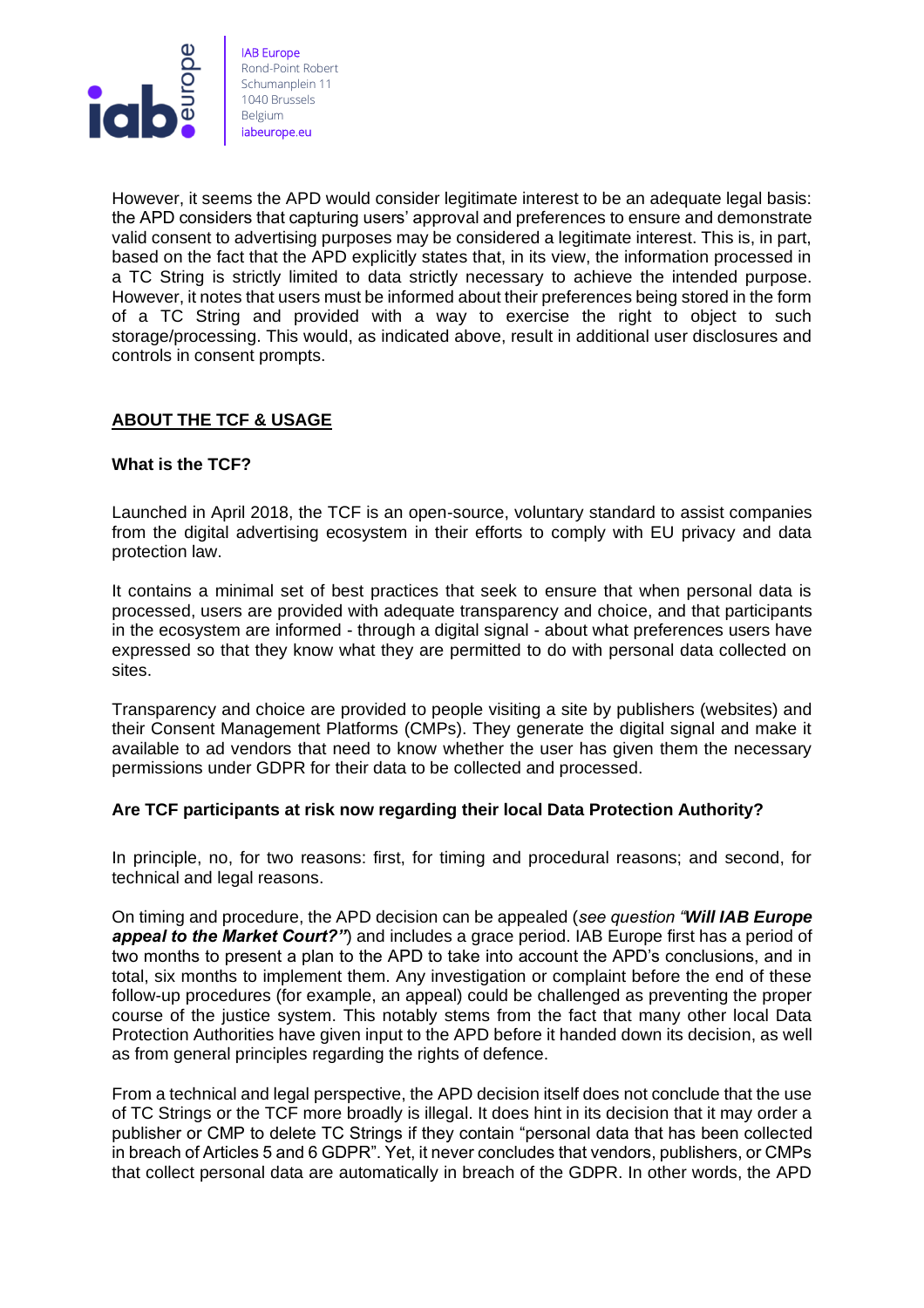

decision does not make it easier for local Data Protection Authorities to attack specific vendors, publishers or CMPs.

#### <span id="page-4-0"></span>**Will TCF be made into a code of conduct?**

IAB Europe has aspired to make the TCF into a GDPR Code of Conduct since the very beginning. It could be that adopting the actions recommended by the APD in this case would result in a Framework that is better aligned with the expectations of the APD, which could qualify it as a potential candidate for a Code with the APD as the leading supervisory authority.

## <span id="page-4-1"></span>**ABOUT IAB EUROPE & THE DECISION**

#### <span id="page-4-2"></span>**What are the consequences for IAB Europe to be a Data controller of the TC String?**

IAB Europe has not considered itself to be a data controller in the context of the TCF. This is based on previous guidance from other DPAs and the fact that IAB Europe does not in any way process, own, or decide on the use of specific TC Strings (nor is it involved in any "coordination" of the use of TC Strings), as well as relevant case law and its own interpretation of the GDPR.

However, in its decision, the APD takes a different position and says that IAB Europe is a controller regarding the processing of personal data in the form of TC Strings.

Controllers are under additional obligations according to the GDPR, so the APD decision requires IAB Europe to work with the APD to ensure that these obligations are met going forward. This includes: establishing a legal basis for the TC String, ensuring effective technical and organisational monitoring measures in order to guarantee the integrity and confidentiality of the TC String, carrying out a data protection impact assessment (DPIA) with regard to the processing activities under the TCF and appointing a Data Protection Officer.

#### <span id="page-4-3"></span>**Does IAB Europe share personal data with banks and insurance companies?**

In a recent interview, the chairman of the APD made the astonishing claim that "*data at IAB is shared with banks and insurance companies*". We believe this statement to be untrue. In fact, it even caught IAB Europe by surprise, as it is unclear on which basis the chairman was making this claim. In any event, the APD's decision does not come close to making any allegations in this respect.

IAB Europe is a trade association for the digital advertising industry that develops policy guidance and compliance standards (such as the TCF). IAB Europe does not process or transfer any personal data with financial institutions beyond what is required for its trade association activities (i.e., data of its employees, data of member representatives, data related to the operation of its website). It certainly does not share any data whatsoever with either banks or insurance companies beyond what is legally required for its employees and membership fees.

## <span id="page-4-4"></span>**Will the action plan and its execution be supervised only by the APD or by other concerned authorities as well?**